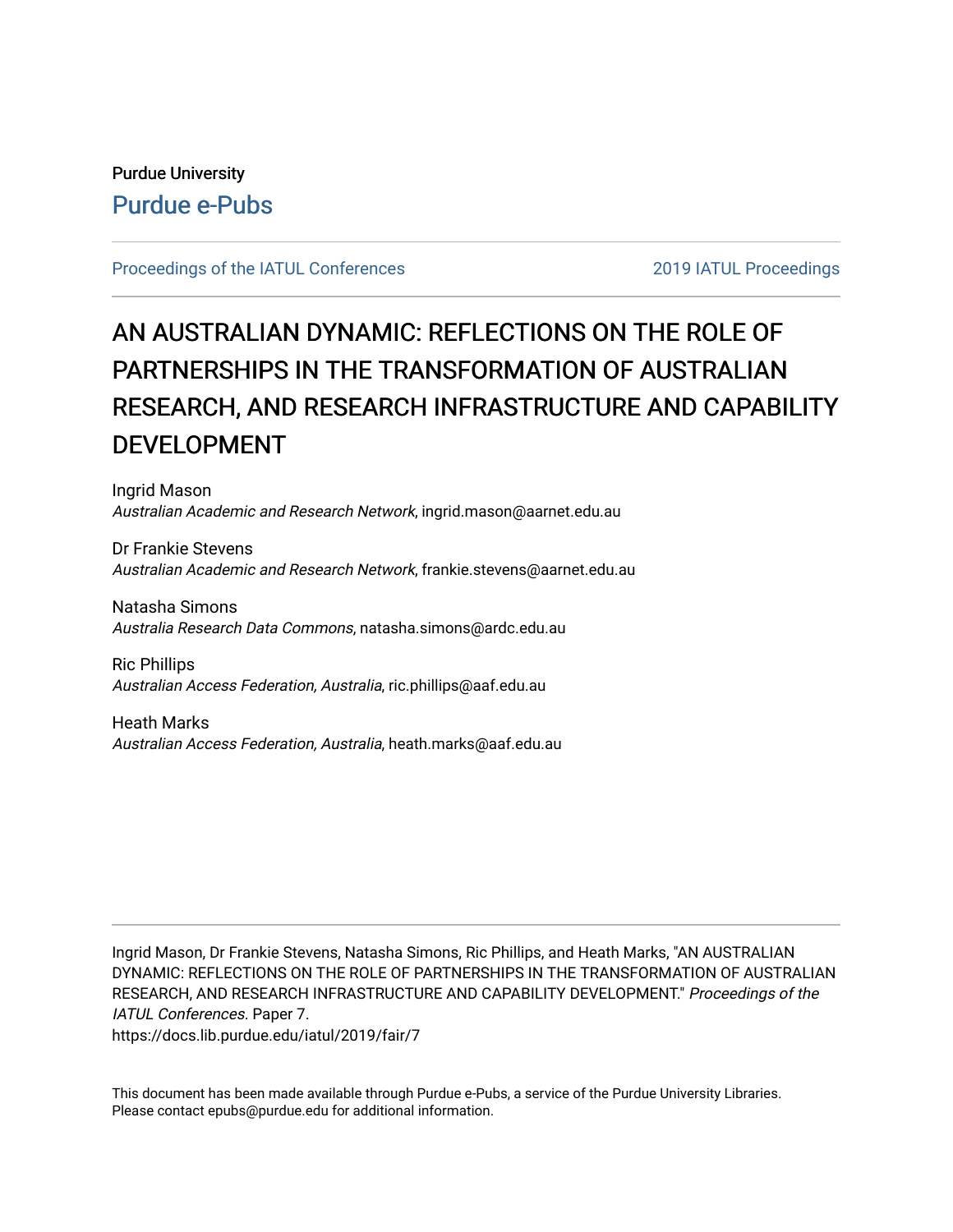# **AN AUSTRALIAN DYNAMIC: REFLECTIONS ON THE ROLE OF PARTNERSHIPS IN THE TRANSFORMATION OF AUSTRALIAN RESEARCH, AND RESEARCH INFRASTRUCTURE AND CAPABILITY DEVELOPMENT**

## **Ingrid Mason & Dr Frankie Stevens**

AARNet, Australia, ingrid.mason@aarnet.edu.au, frankie.stevens@aarnet.edu.au

#### **Natasha Simons**

Australia Research Data Commons, Australia, natasha.simons@ardc.edu.au

#### **Ric Phillips & Heath Marks**

Australian Access Federation, Australia, ric.phillips@aaf.edu.au, heath.marks@aaf.edu.au

#### **Abstract**

Australian academic libraries first became partners in the transformation of Australian data and technology enabled research in 2008 through their involvement with the Australian National Data Service (ANDS) program to advance research data management capacity and capability. The partnership of academic libraries with ANDS enabled the development of new research support services and helped to shift the knowledge base of the academic community in research data management, in Australia. Recent training initiatives like the ANDS 23 Things was directed toward academic librarians to increase their knowledge of and capacity to help researchers use national research infrastructure and to manage their data well. The academic libraries have also partnered with ANDS, now part of the Australian Research Data Commons (ARDC) and the Australian Access Federation (AAF) on persistent identifier implementation, DOI (Digital Object Identifier) and ORCiD (Open Researcher and Contributor Identifier). In this next phase, AARNet is a partner in supporting academic librarian and researcher skills development. The three organisations are working together; to build on foundational knowledge and infrastructure. Academic librarians and researchers are being introduced to the principles of FAIR (Findable, Accessible, Interoperable, Reusable) data, infrastructure, and platforms, and taught data processing and movement techniques, through ARDC and AARNet (Australian Advanced Research Network) skills offerings. The focus of this presentation is on the changing role of academic libraries in supporting research data management and associated research infrastructures, and on the challenges. Australian national research infrastructures and academic libraries are co-evolving; together we are establishing pathways for the future, to foster new capabilities and advance our world-class research infrastructure. This transformation is enabled through our strategic alliance, an openness to dialogue and change, and by leveraging national and international partnerships.

Keywords: national research infrastructure, collaboration, third space, partnerships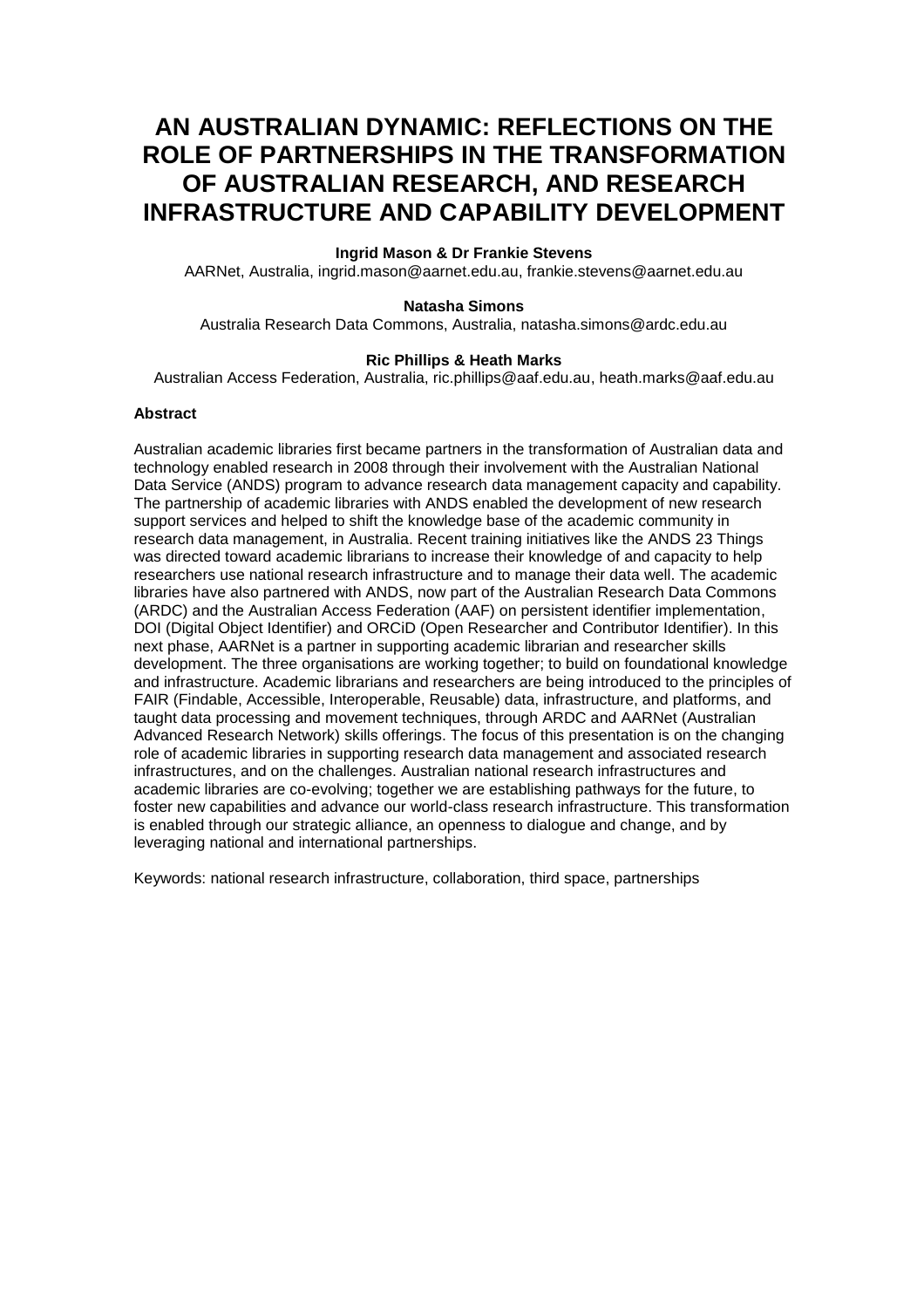## **Australian National Research Infrastructure**

Pragmatism and collaboration feature heavily in Australia's national strategy for research infrastructure, known as the National Collaborative Research Infrastructure Strategy (NCRIS). This characteristic of the national strategy drives the transformation of research, through investment in research infrastructure and capability development. Australian university libraries became partners in this transformation of research and research infrastructure in 2008 through their involvement with the Australian National Data Service (ANDS) program in their development of research data management support and services, and ongoing via the newly formed Australian Research Data Commons (ARDC).

The 2016 NCRIS roadmap (Department of Education, 2017) defines national research infrastructure as terrain that is shared by critical and enabling stakeholders that transform, enable, and maintain national research infrastructure, i.e. the ARDC, the National Computational Infrastructure (NCI), the Pawsey Centre, the Australian Access Federation (AAF), and the Australian Academic and Research Network (AARNet). The Australian national research infrastructure community and Australian university libraries are coevolving; through their mutual openness to change, their strategic alliances around the NCRIS agenda, and, through national and international partnerships. Sustainable services and practices have emerged through collaboration and they are enabling the transformation of research undertaken through Australian universities.

This paper discusses the national context in which these collaborations are occurring with Australia's university libraries and the work undertaken together with the ARDC, AAF and AARNet, to advance technical infrastructure (persistent identifiers (PIDs) and digital capabilities (research data management and infrastructure literacy) and align these with international best practice. The partnerships reflected in Australian national strategy and with Australian university libraries provide a particular view on the knowledge and infrastructure building in the Australian national research infrastructure landscape.

# **The Australian Context for Change**

The National Collaborative Research Infrastructure Strategy contains the collaborative settings that operate at the heart of Australia's national strategy for research infrastructure advancement. The NCRIS roadmap and investment plan provide direction and funding for new technical infrastructure and capability development in the Australian research sector, the policy settings place a strong emphasis on *collaboration as a definitive approach*. Pragmatism, a resourcefulness, and a cooperative ethos is in a sense inbuilt to the Australian approach to augmenting or establishing new research infrastructure, stimulating changes in practice, and advancing data science and management skills in the Australian research sector.

This ethos also operates at the heart of the Council of Australian University Librarians (CAUL). The CAUL community is well-practised in the art of collaboration, through decades of resource and system sharing and their leadership in building information and digital literacies into research and learning support. Looking back over the last decade of work within the CAUL community the increasing support provided for data driven and intensive research and the treatment of research data as a first class output of research is apparent in academic library practice, that impacted and changed the technical infrastructure and digital capability in Australian university libraries. The partnership with ANDS began early in 2008 with CAUL representatives on the ANDS board providing oversight and guidance on digital scholarly infrastructure, academic library practices and services in support of research. With NCRIS funding from ANDS, university libraries in Australia stepped concertedly into a deeper set of collaborations with partners that operate in the national research infrastructure landscape. These steps into deeper cross-community engagement and practical collaboration are evident in the yearly reviews of CAUL activities.

In the *CAUL 2010 Year in Review* (CAUL, 2010) the relationship between Australian university libraries and national research infrastructure development is reflected in the CAUL submissions on higher education policy relating to federal research infrastructure investment in virtual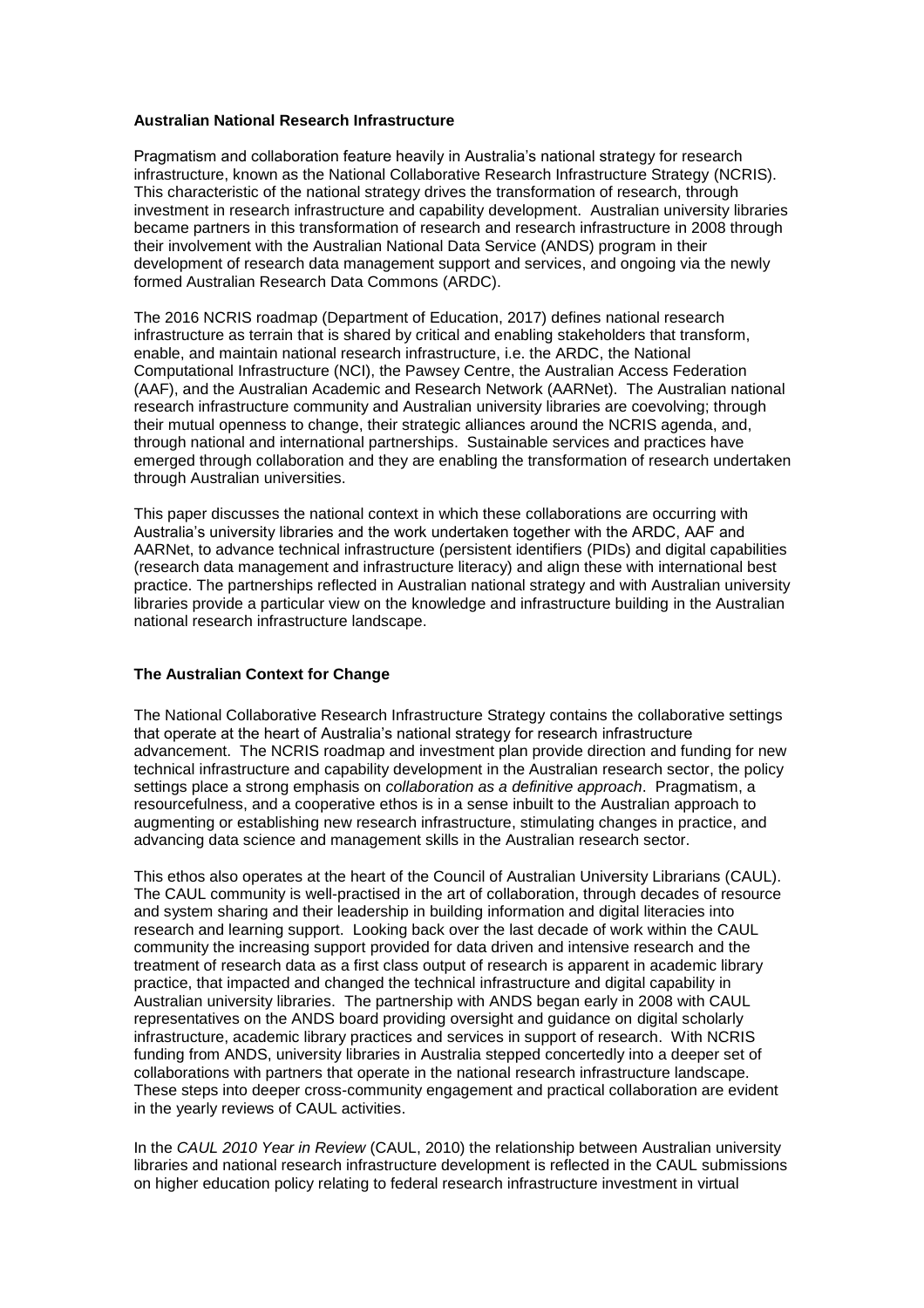research environments and research data storage. In the year following CAUL representatives contributed their expertise and sat on the allocation committee of an NCRIS research data storage program and on an eResearch expert working group convened by the Department of Industry, Innovation, Science and Research (DIISR) (now Department of Industry, Innovation and Science) (CAUL, 2011). Liaison around research infrastructure that year was focused on the national roadmap (with DIISR) and on library engagement in the ANDS program. By 2012 CAUL restructured its committees, and the Research Advisory Committee (CRAC) was established; and a year later a working group on access to Australian research outputs recommended "continuous improvement in the discovery, access and resource sharing" and the AusGOAL (Australian Governments Open Access and Licensing) framework for licensing research data was endorsed (CAUL, 2013). Community liaison in 2014 (at an ORCiD roundtable hosted by ANDS and CAUL) enabled engagement to commence around building PIDs for researchers into overlapping scholarly and research technical infrastructures, and afforded institutional and national benefits of new practices and collaboration to be explored (CAUL, 2014).

The momentum for change accelerated and CAUL and ANDS had representatives on the national ORCiD working group, and the wider community went on to develop the Australian ORCiD Consortium model (with AAF operating as the ORCiD consortium lead) and another national roundtable on researcher identifiers was held. Following on from the work on a consortium model, a discussion on open research data and cross-community conversation ensued on open scholarship with a CAUL/ANDS workshop hosted in Auckland for CAUL and CONZUL (Council of New Zealand University Librarians) members. Activity in 2015 with CAUL intensified at a national level, and the AAF entered into the picture as a new partner for CAUL (and other agencies involved in supporting advanced research) in the ORCiD consortium (ANDS, n.d.). The CAUL community recognised the associated practice change and put in place a framework for professional development, in response to the digital transformation of research in higher education.

*CAUL has developed a contemporary set of good practice principles and guidelines to provide a quality framework for Australian higher education libraries. This framework was developed to acknowledge the continuing evolution of university libraries and the unique professional skills and capabilities held within libraries that contribute to institutional and national higher education performance outcomes.* (CAUL, 2015)

Work in concert with the CAUL community then arose around open scholarship and research data management with the Australian Research Council, the National Medical and Health Research Council, ANDS, and the Australian Open Access Support Group. The 23 (research data) things program offered by ANDS was endorsed by CAUL for Australian academic librarians, keen to learn about research data. This approach to professional development was taken up in other library communities around the world – the CAUL-ANDS program met with widespread success and held up as an international exemplar in RDM skills development for librarians with links into the global Research Data Alliance (RDA).

Between 2010 and 2017 Australian university libraries were influencing federal policy and involved in federally funded research technical infrastructure and capability developments. With funding from ANDS and in strategic alliances with a wide range of partners another significant shift in intensity occurred, following the cross-community collaboration in 2015. Two new strategic priorities were endorsed by CAUL in 2017 (CAUL, 2019c) that drew from existing strengths within the CAUL community in open access publishing, digital research repository management, and new skills and literacies established in the preceding decade:

- Fair, affordable and open access to knowledge
- Digital dexterity the new skills for learning and research excellence

Over the past two years ANDS joined with NeCTAR (National eResearch Collaboration Tools and Resources) and RDS (Research Data Storage) national research infrastructure programs, to become the ARDC. The ARDC and the AAF have consolidated their work with CAUL in the uptake of persistent identifiers (ORCiD and DOI) and working towards improved discovery and access to research data and integrating the principles of FAIR (Findable, Accessible,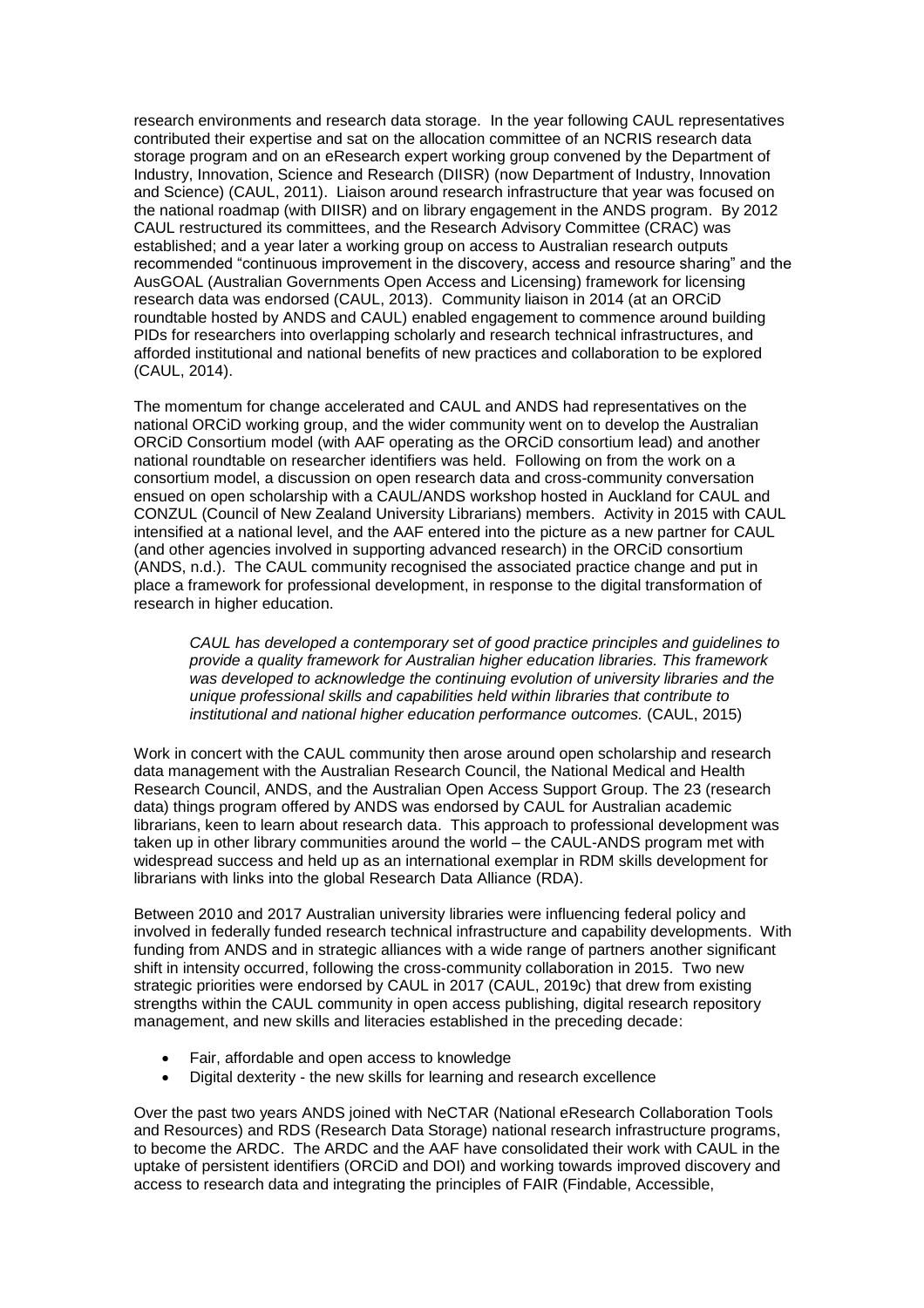Interoperable, Reusable) into research data management practices and data management planning. From 2016 and onward CAUL representatives have had roles on the Australian ORCiD Consortium governance committee, the Australian ORCiD Advisory Group (currently chaired by a CAUL representative) and the ORCiD International Board of Directors (CAUL, 2019b). Over the past year (2018-2019) the collaborations at a national level and scale in the national research infrastructure landscape have become closer. Then another party (AARNet) entered the scene to work on digital capability with CAUL and the ARDC on infrastructure literacy.

AARNet and the ARDC had commenced collaborating in 2018 and to build "infrastructure literacy" (research data movement, network know-how and research computation with Jupyter notebooks, and PIDs) into the ARDC Skilled Workforce program. In late 2018 AARNet approached CAUL to feed "infrastructure literacy" into their Digital Dexterity program and to work (with the AAF) and on the technical innovations that will affect how electronic resources are managed and accessed in university libraries (and how researchers access platforms, tools and equipment, operating within the national research infrastructure landscape). The CAUL Digital Dexterity digital champions program is underway, and a partnership with CAVAL has been forged to support the growth of a community of practice (CAUL, 2019a), and more recently AARNet. Infrastructure literacy and infrastructure interoperability are a nexus for the partnerships between CAUL, AAF, ARDC and AARNet. All four organisations have an important role at a national level to play in exploring and determining where we are able to augment community skills and the interoperability layers in scholarly and national research infrastructures, and in effect to bridge those infrastructures. So we seize opportunities to work in concert (share expertise, to be resourceful, and future focused).

The cross-community collaboration in higher education in Australia around technical infrastructure and capability development to support data intensive research is maturing and coevolving. Our shared efforts are continuing to reward us (and the research community we work to enable). A stable foundation has been laid in Australia through partnerships with CAUL and with the ethos of collaboration over the past decade. We are forging a world-class research infrastructure and fostering new capabilities in Australia's universities in an increasingly diverse set of national partnerships – and *as a collective*.

## **Technical Infrastructure**

Federal funding through the Australian Partnership for Sustainable Repositories (APSR) in 2006-2008 enabled the development of open access digital research repositories in university libraries. This federal investment laid the foundations of digital scholarly infrastructure in Australia and provided a useful foundation, to build new organisational and national research data infrastructures upon. The goals for advancing the digital research infrastructure that enable data driven and intensive research and the discovery of research outputs (like research data) from 2008 onwards, has been guided by a national strategy and investment (NCRIS). The change and advancement of underlying technical infrastructure, i.e. the technologies, policies, standards, procedures, and guidelines around description, PIDs and web services, and metadata aggregation, was largely led by ANDS through a series of projects and national and institutional co-investments in supporting uptake of DOI and ORCiD, in partnership with the university library community.

The technical infrastructure created as a shared enterprise forms an important interoperability layer bridging scholarly and national research infrastructures. Persistent identifiers within this interoperability layer are sustained by the ARDC and the AAF in partnership with Australian university libraries. The interoperability enabled at national level through this collaboration is a feat that requires an exchange between all these parties of technical expertise, goodwill, and a vision shared on all sides, of the practical outcomes of this collective work. This interoperability layer provides access to information about Australian researchers and their research partners, linked to their research institutions, grants, datasets and publications arising from research activity. Persistent identifiers and capacity to manage them well constitutes *critical technical infrastructure* in the interoperability layer that connects organisational scholarly and national research infrastructures in Australia.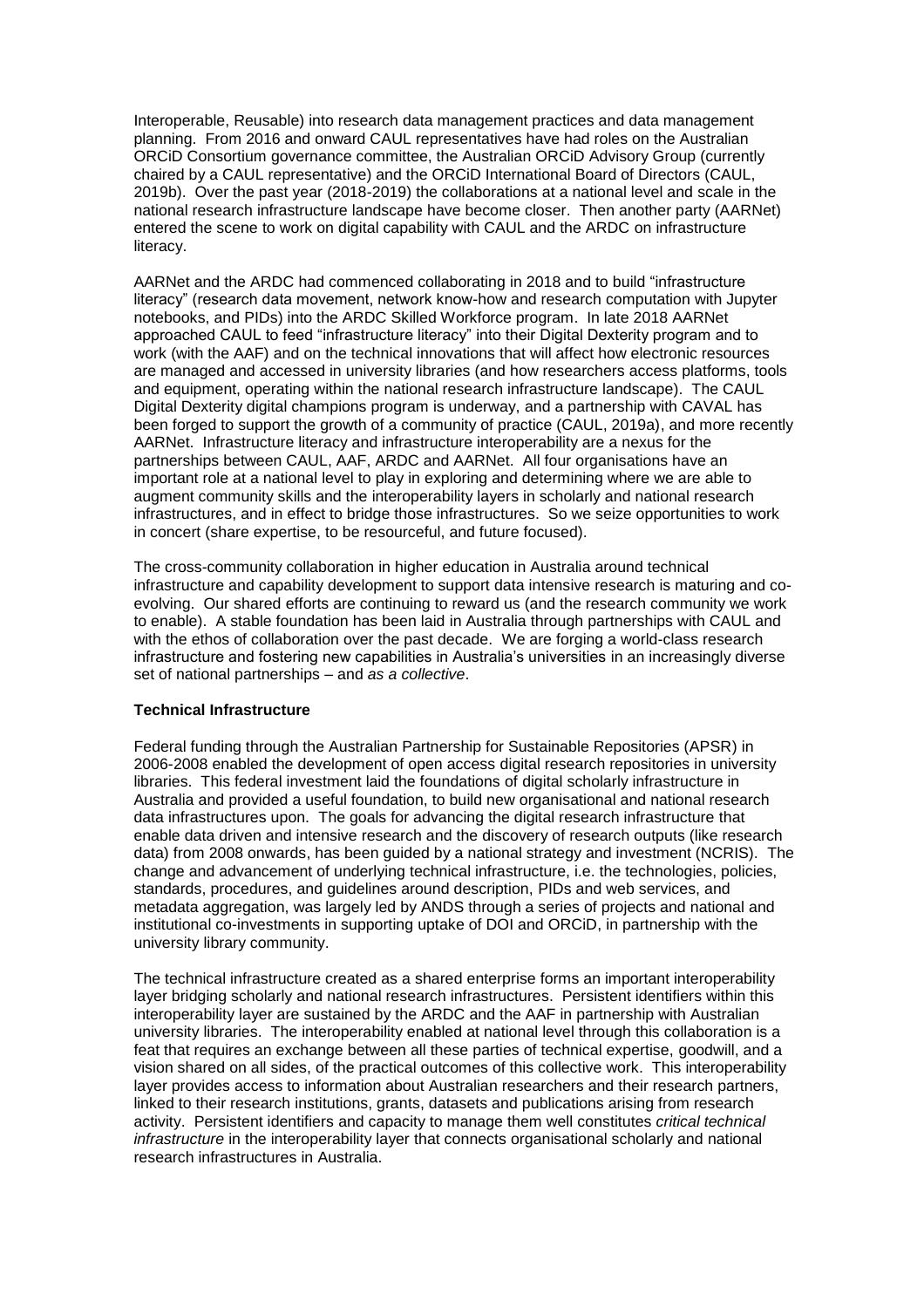#### **Persistent identifiers as information infrastructure**

It is easy to think of technical infrastructure as networks of cables, data centres and shared services. But as important to the creation of digitally enabled community of organisations as these more tangible elements are, their value is limited if without a corresponding information infrastructure. Collaboration on the development of a global network of PIDs for research publications and data, Digital Object Identifiers (DOI), and people, Open Researcher and Contributor Identifiers (ORCiD), are providing solutions to real problems faced by researchers and the organisations they work in (and academic libraries). Significantly, the establishment of that information infrastructure in Australia is providing new tools and resources for university libraries to fulfil their knowledge curation, discovery and research impact tracking functions. Australian university libraries have built PIDs into their digital research repositories. More broadly within universities, PIDs have been built into research management and research data storage systems. This is a digital research ecosystem operating institutionally, that is also interoperating nationally and internationally through the use of PIDs such as ORCiD (via the partnership with the AAF) and DOI (via the partnership with ANDS and now the ARDC).

Currently the evolution of a common information infrastructure is focused on the inclusion of standards for describing funding bodies, and other elements of the digital research ecosystem. Work on persistent infrastructure is centred on creating a stable and integrated platform of PIDs, known as a "PID graph". The PID graph, is persistent identifier infrastructure upon which platform services for research in the digital age can be built. The digital scholarly infrastructure maintained by university libraries over time is increasingly connected to and coupled with research platforms through institutional PIDs connected into PID graphs. For example, the Data Description Registry Interoperability (DDRI) Working Group in RDA community is leveraging the infrastructure created by organisations such as the ORCiD consortium to build cross platform and cross organisational discovery services for research datasets - and - open access research outputs published in digital research repositories. The DDRI is one of the many initiatives building on the value of PIDs in which Australian organisations, such as ARDC, NCI, and the University of Sydney and RMIT University (and their libraries) are making active contributions. The "Research graph" dataset connecting research data repositories, developed through the RDA, with key input from ANDS, (Aryani et al, 2018) is another new persistent identifier component being explored by the AAF.

Technical innovations (such as the PID and Research graphs) have emerged to advance interoperability between scholarly and research infrastructures nationally and globally. These innovations are being explored, tested and built into ARDC and the AAF services where that can aid Australian research platform providers, and university libraries, in augmenting persistent identifier infrastructure at organisational and national levels. A critical challenge for the evolving global infrastructure of PIDs maintained by organisations like the AAF, ARDC, and CAUL, will be identifying when participation (by users as much as by organisations) has reached the point where integrating identity and access services at the organisational level becomes viable and practical. In its role as the ORCiD consortium lead in Australia the AAF is participating in the REFED (Research and Education Federations) working group to establish the feasibility of using ORCiD as an identity provider service in the global network of academic federations (within which university libraries operate). The AAF are also working with the Research graph, to tackle the problem of integrating different PIDs into a coherent graph, and with the European Commissions' FREYA project to continue evolving the capabilities of the PID infrastructure and services.

With technical innovation comes practice change and new opportunities have arisen for academic librarians to extend their ability to manage more complex PID infrastructure. An example of this is the community of practice forming around the PID graph being developed through the FREYA project. The global partnerships involving the AAF and ARDC have sparked the formation of a new PID graph interest group in the RDA, that university library repository and technology managers in the CAUL community have been able to join meeting both practical and professional purposes. The direct benefit of the AAF in tackling persistent identifier infrastructure, by extending their know-how and technologies to address this technical challenge, and in partnership with the ARDC, is that the CAUL community (already engaged with the AAF in the ORCiD consortium) are able to tap into this expertise directly. The AAF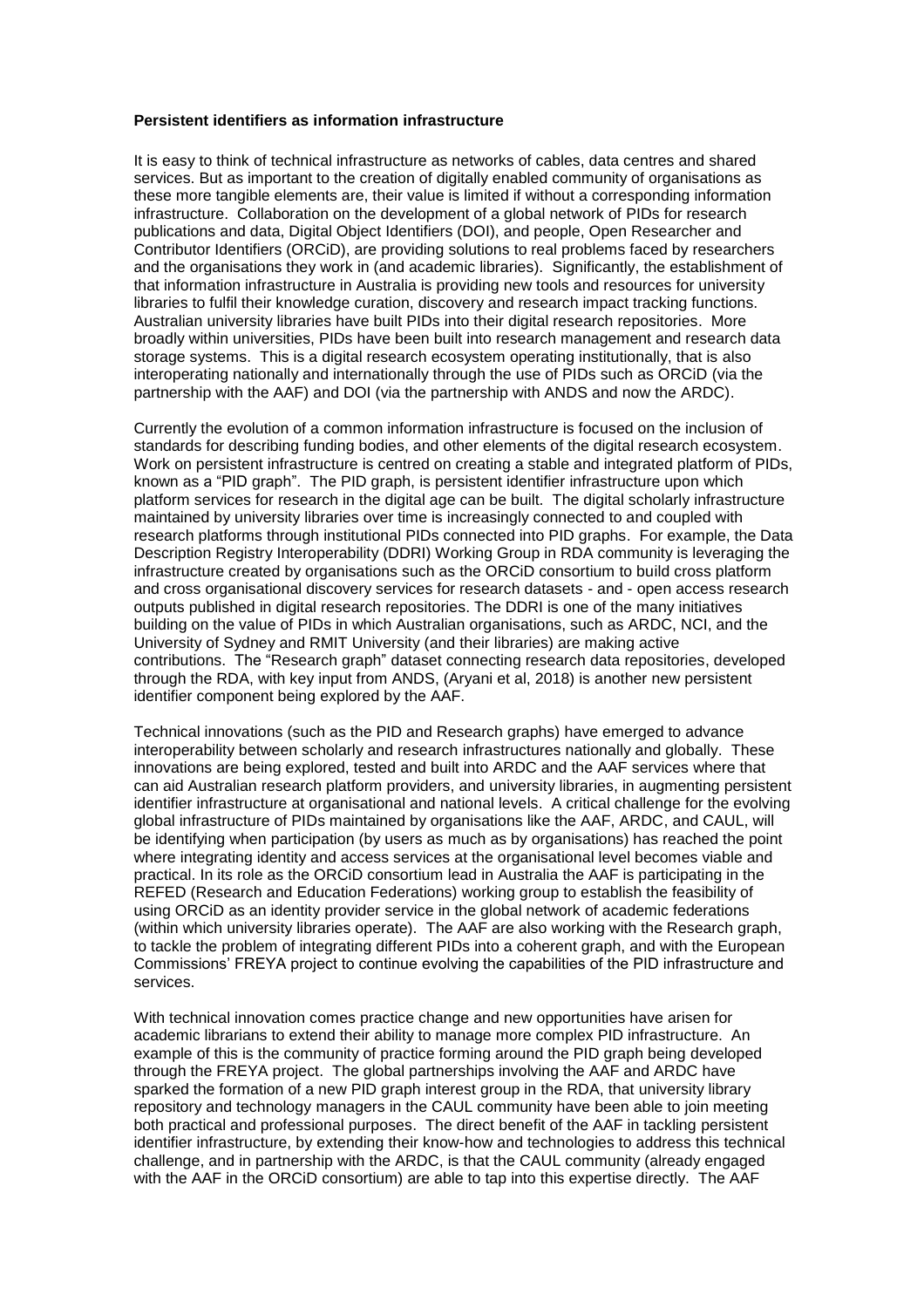provide expertise and services that the CAUL community (as managers of discovery and access to scholarly outputs produced by the researchers in Australian universities). The CAUL community are able to leverage new persistent identifier services to increasingly play their part in augmenting scholarly and bridging with research infrastructures.

# **Digital Capabilities**

Mapping and building the digital capabilities needed in research, teaching and learning in the academic community is a monumental "people and infrastructure" challenge and change agenda. Of necessity this challenge and change agenda requires resources to be found, community effort to be coordinated, and the development of a shared understanding of the knowledge and skills required. Natasha Simons (ARDC) has phrased the attempt to design a digital capabilities framework for the Australian eResearch community to operate in, as an attempt to generalise the London Underground, i.e. to map, plan, and then build the capabilities and to make those capabilities understandable and useful to the academic community. It is hard to generalise the range of skills, competency levels. There has been merit in tackling this common challenge together as a community exercise in agility instead, by viewing the landscape as an ecosystem with a mix of players, personas, and encounters, and by identifying some core competencies, and marking progress. In Australia we are a "work in progress" with digital capability development in support of research data management. There has been significant work undertaken through the ANDS program to invest in and build research data management and data management planning into Australian academic practice. The CAUL community have played an important translation role as ANDS partners in enabling practice change by integrating RDM into university library research support programs and services. Key success factors in this partnership have been the ability for academic librarians to extend their professional skills in scholarly information management to research data management, and the leadership shown by the CAUL community.

# **Research data management**

To meet the challenges required for Australia to excel in the new digital economy, a focus on the policy environment and social infrastructure is needed to realise a vibrant research data commons. In order to create effective and sustainable digital infrastructure, social, organisational, and cultural issues must be addressed, in addition to technical solutions. Cultural change, workforce development programs and policy frameworks, supported by sustainable communities, are needed to create an environment that support and capitalise on the key elements of an Australian research data commons. The ARDC is working to establish partnerships with key stakeholders, like CAUL, to facilitate collaboration and coordination (within the People and Policy theme). The ARDC has a particular focus on: advancement of cultural change through policy and funding frameworks; skilled workforce planning for the sector; and development of key communities of practice (ARDC, 2019) including connections with international communities and initiatives.

As part of its Skilled Workforce program, the ARDC has an interest in the role of data stewards and academic librarians, the professionals that provide frontline support for researchers in managing data. The program includes working with international initiatives in RDM, particularly around FAIR data, such as:

- The CODATA (Committee on Data for Science and Technology) efforts to identify and document FAIR data core competencies that can be mapped to training and training materials
- Partnering with Library Carpentry in lesson development and sprints (ARDC is represented on the global Library Carpentry Advisory Board).
- Participation and promotion of global RDM skills development events such as the FORCE11 (the Future of Research Communication and e-Scholarship) Scholarly Communications Institute (ARDC teach the FAIR data course).

Within Australia the ARDC runs workshops and webinars that help librarians skill up in RDM and FAIR in addition to providing guides and supporting materials (such as the 23 research data things which are available to be repurposed and reused). More recently, ARDC has focussed on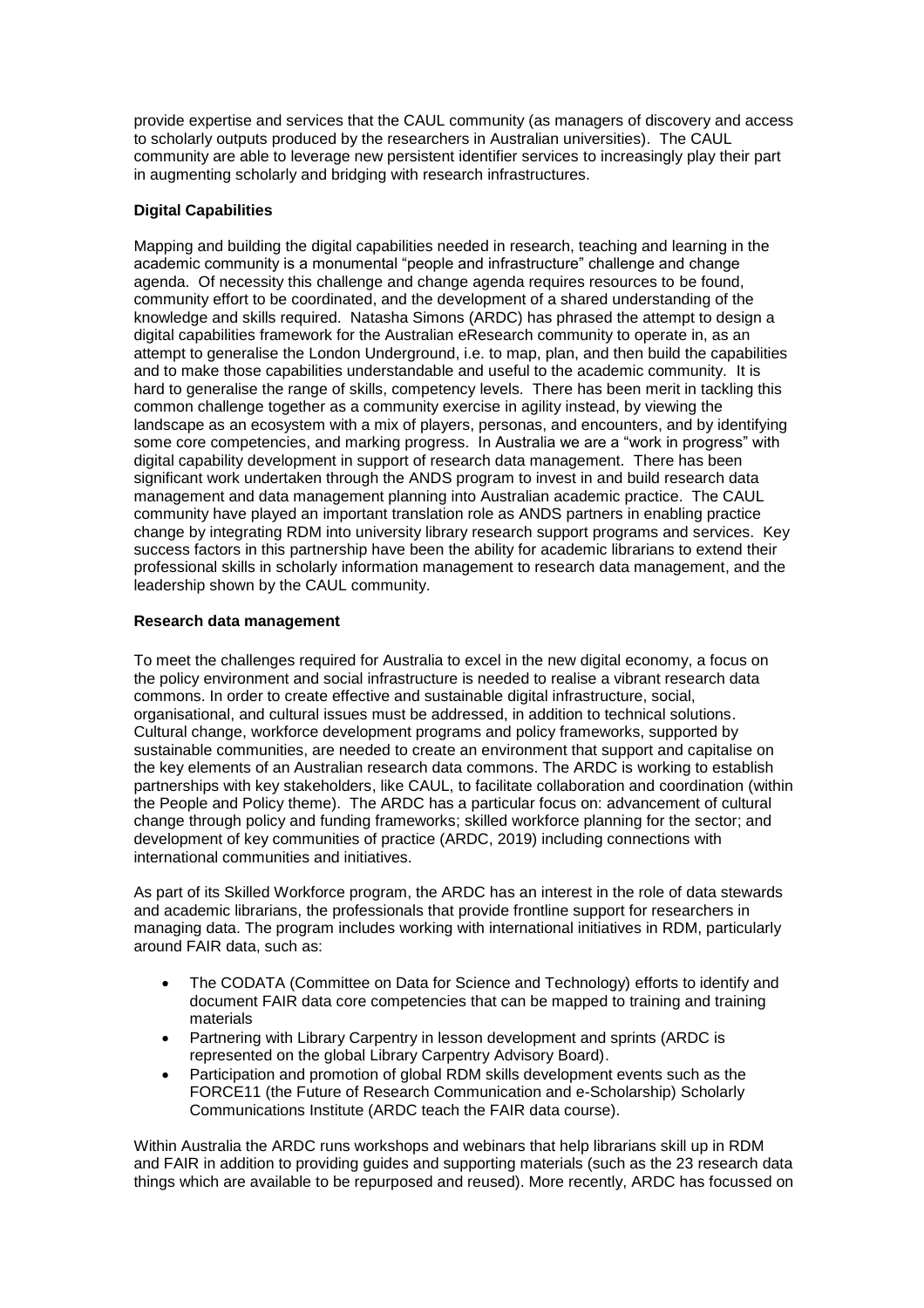partnering to develop a series of Top 10 FAIR things that are online learning materials for specific research disciplines. The Library Carpentry community and AARNet have been key partners in this, in addition to a wide range of international organisations on this work program. ARDC also works with institutions to develop RDM policy and guidelines and has made a FAIR data assessment tool available for use by the sector. ARDC continues to facilitate a wide range of communities of practice to enable discussion and collaboration in solving research data management challenges, such as the Data Management Plans community of practice. All of these activities are potentially beneficial to CAUL and its membership as part of their own library practice and infrastructure change agenda.

## **Infrastructure literacy**

In order for students and academics in Australia to develop the data science, technology and computational competencies for working with today's increasingly rich and complex datasets, they must first have an understanding of the underlying enabling technical infrastructures. This infrastructure literacy is critical, and includes awareness of the change in research practices and national research infrastructures such as the Australian Research and Education Network; and how to move, store, analyse and process data, and access and exploit tools, technologies, and the supporting network capabilities. University libraries are well placed to impart this knowledge and foster this new literacy, to enable more efficient research, teaching, and learning practices within the academic community. There is a considerable history and body of work (and evident professional practice) to base this assertion on confidently. Academic libraries have a long history in supporting information seeking and literacy and digital literacy. In Australia, as with other countries (JISC, 2018) there has been a concerted strategic move over the last five years to raise digital capabilities by university libraries. This capability building work is ongoing and intensifying around data literacy, data science, and can readily be extended to encompass infrastructure literacy.

In 2018 AARNet began collaborating with the ARDC in community train-the-trainer events, to feed into the program information and lessons on: what the high speed research network, the Advanced Research and Education Network (AREN) is and does; and, how the academic community can best exploit the fast research network, or learn to work with slow or no networks (e.g. when out in the field work) effectively; especially when faced with data movement and packaging challenges. We have phrased the new area of infrastructure knowledge as "network know-how" and "data handling" and exposed some of the challenges that researchers (and the wider academic community) face as work becomes increasingly data driven and intensive, and the scale of data grows. Through the ARDC Skilled Workforce program, AARNet is able to join in on community development. It is common for research support and data librarians, within the CAUL community attend the train-the-trainer events hosted by the ARDC.

The collective enterprise for the ARDC, AARNet and the CAUL community is mutually beneficial. AARNet has knowledge to transfer and a contribution to make to national capability building; ARDC has a program for capability building; and, the CAUL community are focused on their own capability development (to enable the wider academic community's capability development). This work is a: Win-Win-Win for AARNet, the ARDC and CAUL. We are currently exploring how and where Jupyter notebooks and The Carpentries (n.d.) may fit as a technique for this collective effort to be channelled into – as a community. The international liaison undertaken by the ARDC to support software, data and library carpentry is an important means of knowledge transfer and skill change for the research community, and academic librarians, and their partners in the national research infrastructure landscape.

In an Australian context we are in a positive position to build on the digital capability established in research data management by the CAUL community; and advance digital capability for data driven and intensive research; and, increase the community's knowledge of and capacity to use national research infrastructure more effectively.

# **Conclusion**

It is true to say that in the Australian eResearch and academic library communities we are being resourceful and collaborating to aid the transformation of Australian research, research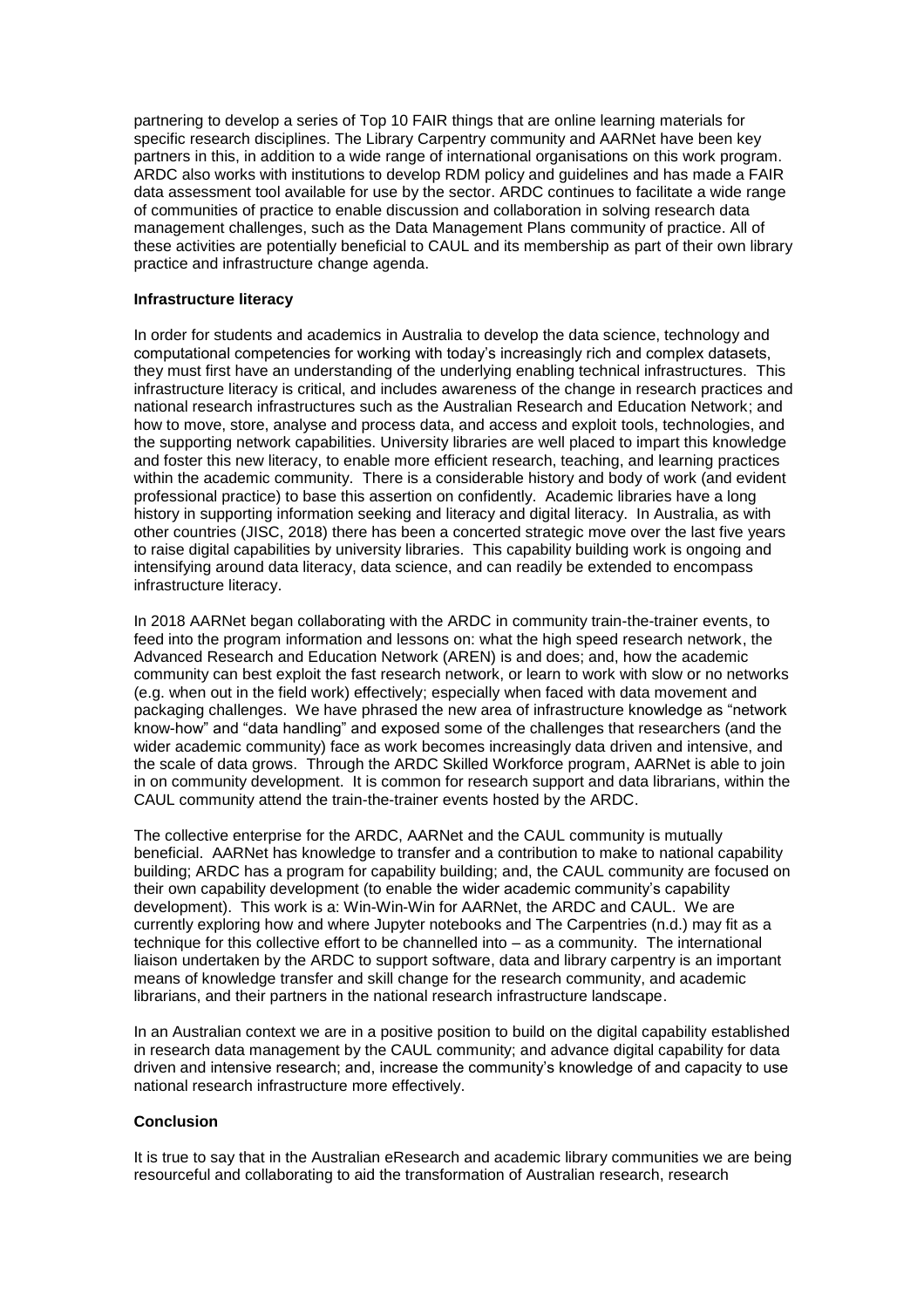infrastructure, and researcher capabilities. To collaborate in a digital world as a collective however we work most effectively through trust built over time, or by establishing new working partnerships and building trust, and, by applying ourselves to filling gaps and solving problems in the national research infrastructure landscape together. Trust and collaboration operating at national scale enables this collective to build research infrastructure and platforms of technology, research data and services, and research support and skills By doing so in concert we liberate collaborators in an academic context, especially researchers, from the constraints of distance, skills and information, and the friction of organisational boundaries.

In effect CAUL, ARDC, AARNet and the AAF are working in and building capability and infrastructure in that "third space" (Whitchurch, 2013; Veles and Carter, 2016) in academia. The third space operates in between institutions and organisational boundaries, and work on common infrastructure across those boundaries demands high levels of trust, understanding and consensus. In this paper there are reflections on this transformation in relation to the partnerships between these four organisations. We are removing the barriers together and creating a common space between organisations, platforms and skills, so that researchers can pursue their endeavours to explore and raise questions and solve problems, and build research communities, through their own collaborations.

There is an advantage to resisting the temptation (in the realms of eResearch) to taking a "build it and they will come" approach; and instead tackling this national research infrastructure challenge and change agenda in partnership and built *with and within* the academic community and with university libraries. The partnerships reflected here with the CAUL community provide a particular view on the transformation in the Australian national research infrastructure landscape with university libraries. It would be remiss however not to acknowledge the many other parties and partners we are all working in this national research infrastructure context, including: the AeRO (Australasian eResearch Organisations), CAUDIT (Council of Australasian University Directors of Information Technology), the Australian research councils and learned academies.

However there is something unique (for those of us working in eResearch) about working with Australian university libraries as partners, in such tricky areas of change (new technical infrastructure and capability development). The CAUL community brings to these challenges and the change agenda, a much valued focus on sustainability, community outcomes, user experience, mass uptake and benefit, that lifts spirits and raises the bar in applying all of our professional efforts. Their contribution in the national research infrastructure landscape is reflected in the CAUL community's work this year to align their efforts with Sustainable Development Goals, and in their own words.

*"Our libraries transform lives" said Margie Jantti, Chair of the Council of Australian University Librarians. "Every day our students and academics use Australian university library services to grow their knowledge and capabilities. These are our future leaders and agents of positive global change in the quest to end poverty, protect the planet and ensure that all people enjoy peace and prosperity".* (CAUL, 2019d)

Australian university libraries have risen to the challenge of transforming Australian research, research infrastructure and capabilities, and they also guide thinking within the national research infrastructure landscape, on how we approach that change and contribute to global change through research. The CAUL community have proved true the value of sharing a strong vision and deep collaboration, of being mindful of institutional requirements and working at a national scale, across organisational boundaries with the AAF, ARDC, and AARNet as their partners.